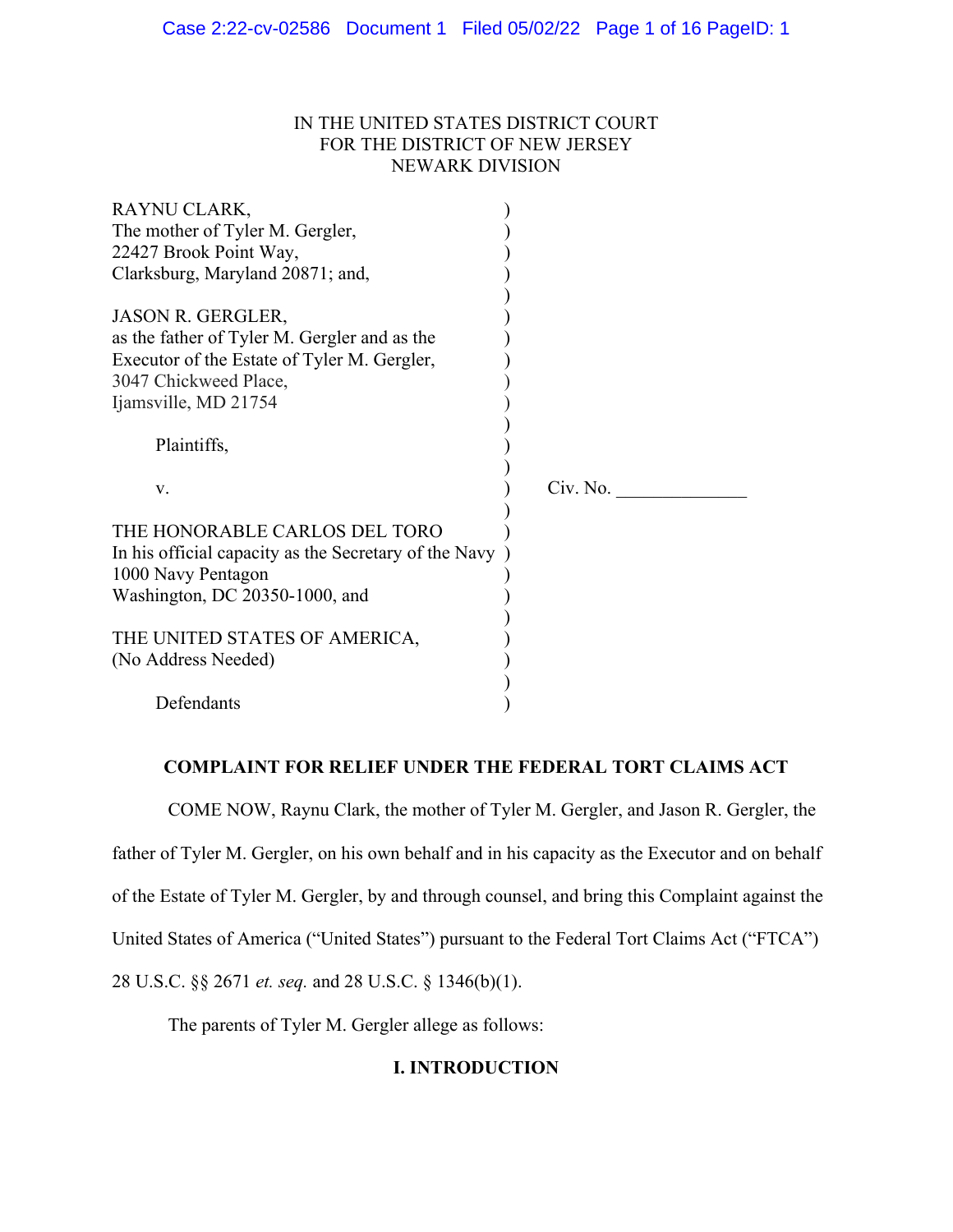1. This action is brought against the Defendant for the wrongful death of Tyler M. Gergler and for the pain and suffering he endured prior to his untimely and wrongful death due to the acts of the Defendant, which occurred on July 26, 2019.

## **II. STATEMENT OF THE PARTIES**

- 2. Plaintiffs at all times relevant to this Complaint were citizens of the United States who reside at the addresses in the caption for this Complaint.
- 3. Defendant the Honorable Carlos Del Toro is named in his official capacity as the Secretary of the Navy, which oversees the United States Marine Corps, whose employees committed the tortious acts in controversy here.
- 4. Defendant, UNITED STATES, is sued under the FTCA, 28. U.S.C. § 1346, for the tortious acts of its employees.

### **III. JURISDICTION**

- 5. This is a civil action brought pursuant to 28 U.S.C. §§ 2671 *et. seq.* and 28 U.S.C. §  $1346(b)(1)$ .
- 6. This Court has jurisdiction under 28 U.S.C. § 1331 and 28 U.S.C. § 1343.
- 7. This Court also has exclusive jurisdiction over the FTCA claims in this action pursuant to 28 U.S.C. § 1346(b) because Plaintiffs allege tort claims are against the United States for the acts of its employees.
- 8. The precise claims at issue are "claims against the United States, for money damages, accruing on and after January 1, 1945, for injury or loss of property, or personal injury or death caused by the negligent or wrongful act or omission of any employees of the Government while acting within the scope of his office or employment, under circumstances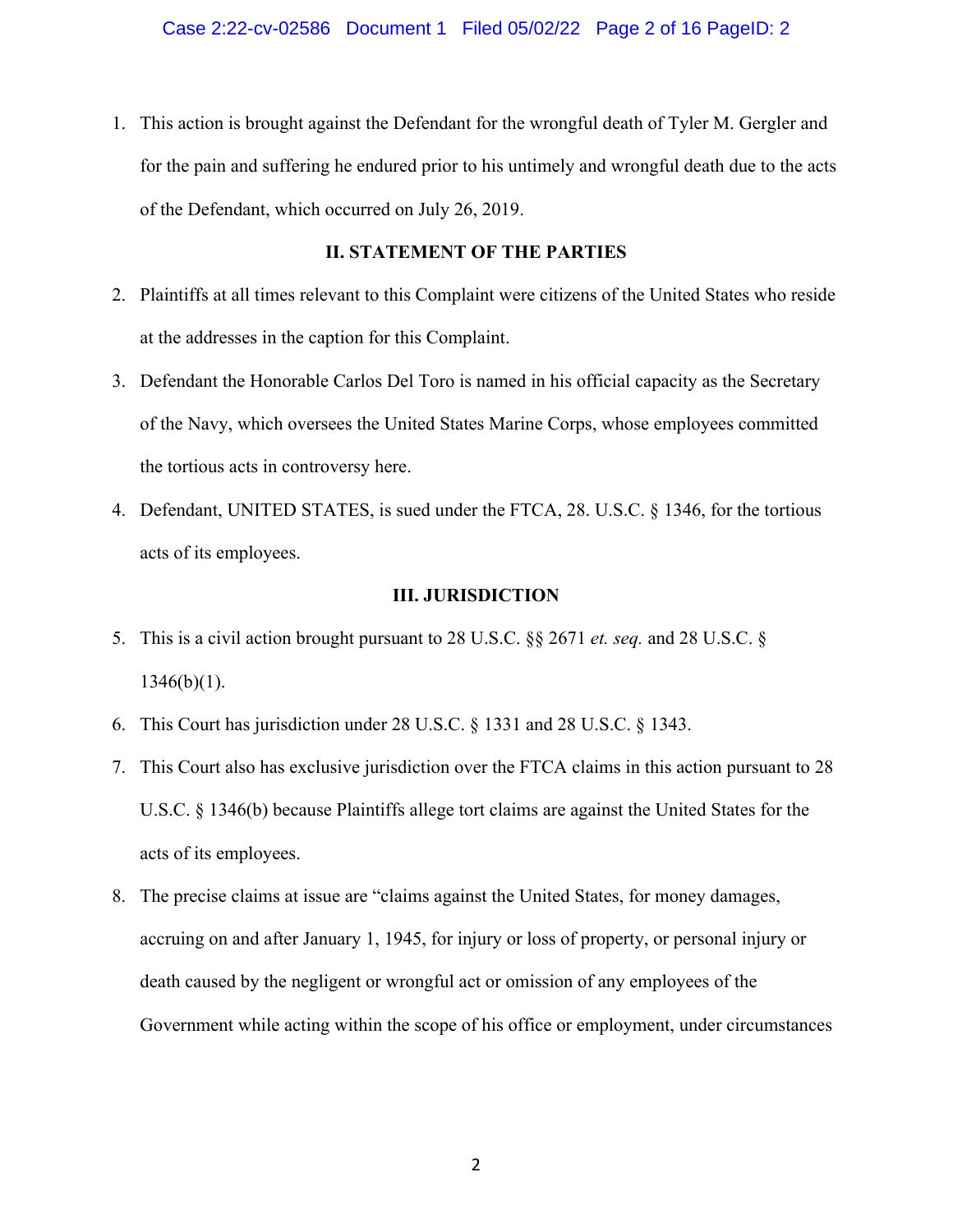#### Case 2:22-cv-02586 Document 1 Filed 05/02/22 Page 3 of 16 PageID: 3

where the United States, if a private person, would be liable to the claimant in accordance with the law of the place where the act or omission occurred." 28. U.S.C. 1346(b)(1).

#### **IV. VENUE**

9. Venue is proper under 28 U.S.C. § 1391(b) because a substantial part of the events giving rise to Plaintiffs' claims occurred in this District and Defendant's agent committed the tort in Hackensack, New Jersey, which is part of this division.

#### **V. EXHAUSTION OF ADMINISTRATIVE REMEDIES**

- 10. In May and June of 2021, pursuant to 28 U.S.C. § 2675(a), Plaintiffs presented written notice, specifically completed Standard Form 95s, together with addendums and all pertinent supportive documents, of their administrative tort claims to the appropriate federal agencies, the Department of the Navy, and the United States, through Plaintiff's legal representative.
- 11. Thereafter, a Claims Specialist provided written notice confirming receipt of Plaintiffs' notices.
- 12. The Department of the Navy issued a final rejection letter for the claim on March 9<sup>th</sup>, 2022.
- 13. The parents of Tyler Gergler have thus exhausted their administrative remedies for purposes of these claims under the FTCA. *See* 28 U.S.C. §§ 2675, 1346.
- 14. Consistent with 28 U.S.C. §. 2401(b), Plaintiffs are commencing this action within six months of the government's putative denial of the claim.

### **V. STATEMENT OF THE FACTS**

- 15. Tyler M. Gergler was born at what was then National Naval Medical Center in Bethesda, Maryland and raised in suburban Maryland.
- 16. At the time of his death, he was living with his father Jason Gergler.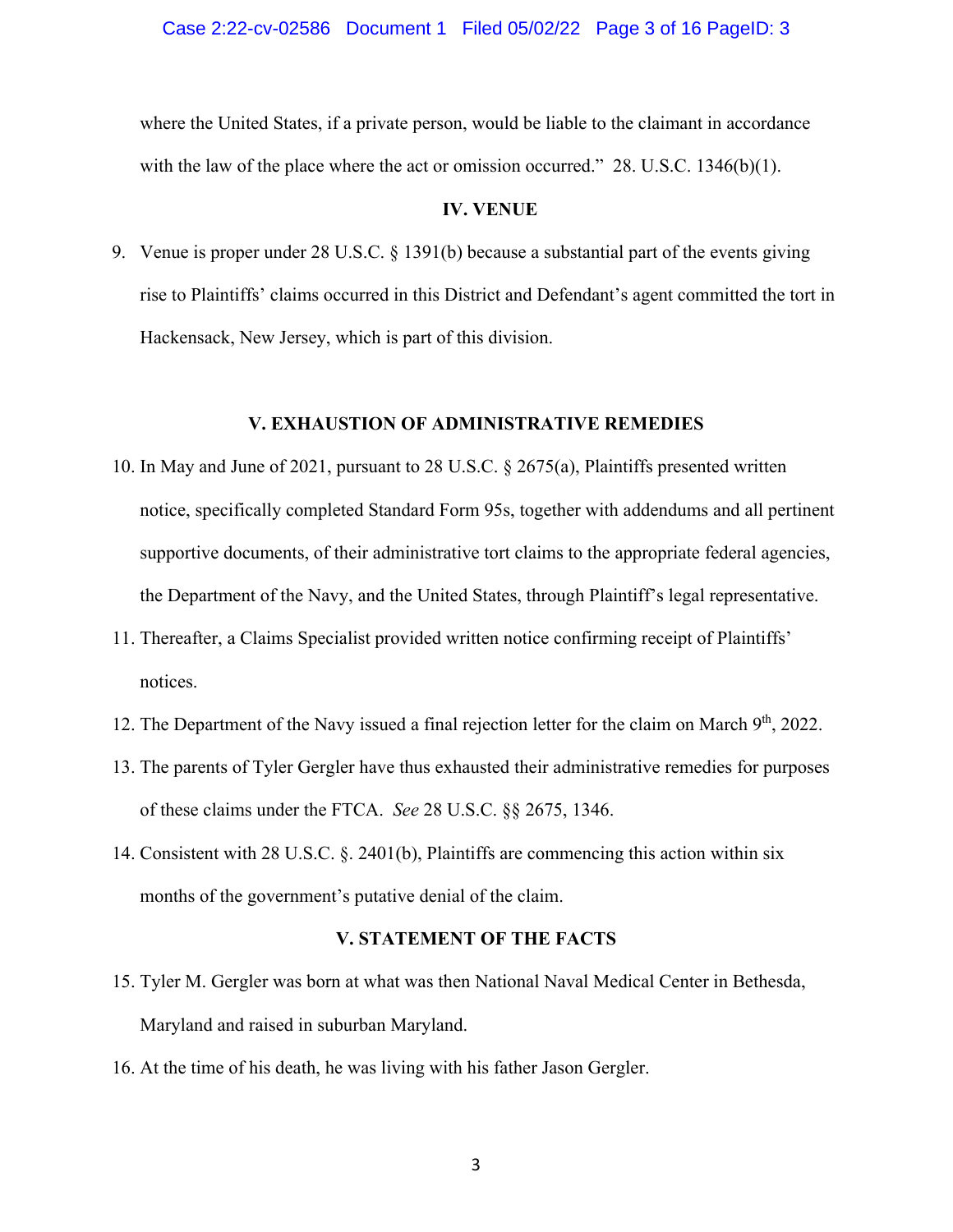- 17. Like many young men, Tyler idolized his parents and wanted to follow his parents call to service as both had served in the United States Marine Corps.
- 18. Indeed, since Tyler was 9 years old, his goal was to enlist and serve honourably in the Marine Corps.
- 19. At the age of 18, having graduated from Clarksburg High School, Tyler enlisted in the Marine Corps Reserve for 8 years with a 4-year active duty obligation on June 11, 2019.
- 20. Less than two months later, Tyler would be dead as a result of the actions taken by Marine Corps personnel.
- 21. Tyler joined the Marine Corps through the delayed entry program.
- 22. As detailed in cell phone text records, Staff Sergeant Jeremy Blassingame, USMC, recruiter and Sergeant Mitchell Castner, were percipient witnesses, agents of the United States Marine Corps and both of their actions as detailed herein provide clear liability for the government for the tortious injuries suffered.
- 23. During the late days of July, his recruiter, Sergeant Castner, USMC ordered Tyler to attend a Marine recruiting event, which was scheduled to take place on July 27, 2019 at the Recruiting Station, New Jersey Naval Weapons Station Earle Highway 34 South, Colts Neck, NJ 07722.
- 24. Sergeant Castner sent these texts from the Reserve Center in Hackensack, New Jersey.
- 25. Unfortunately, Tyler had become extremely sick and was exhausted, something he had explicitly told Sergeant Castner.
- 26. The following damning text messages were recovered from Tyler's phone:

S 1044 – **I got some type of stomach virus and have been throwing up for the past 16 hours… I'm really trying bc I need to be there for the IST and MEPs.**

R 1047 – You still got to come man, at least be there in person for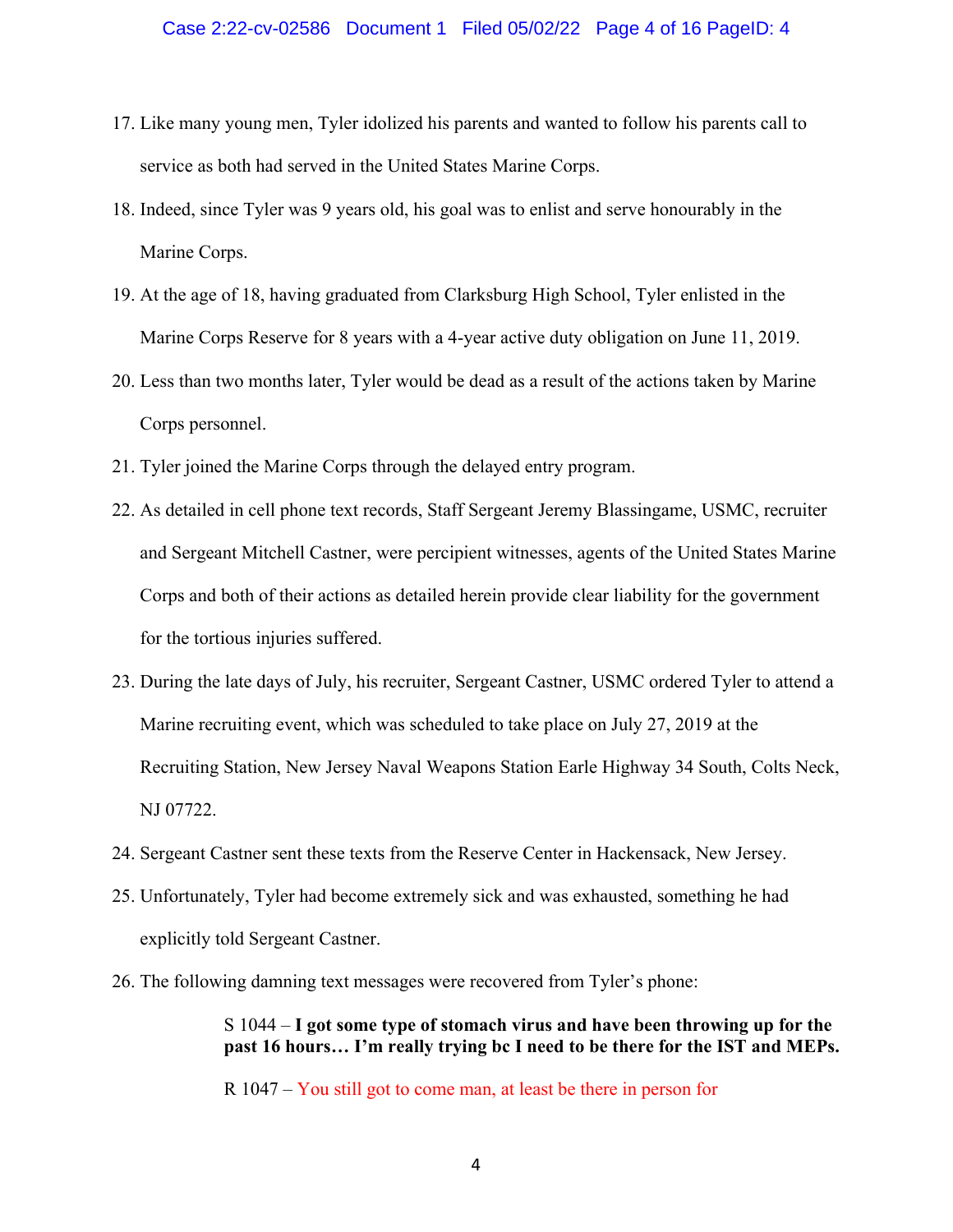S 1047 – **I've been in bed with water, tea, and a bucket trying to flush it out so I can drive up for the IST**

S 1116 – **The throwing up isn't the problem I've got migraine and when I get up I get dizzy and lightheaded.**

R 1117 – **Fuck, you at least need to show cause they're making a big deal about people not showing.** 

S 1119 – **I know Sir and I'm sorry but I'm trying to get it out of me**

R 1120 – **Do your best man**

S 1120 - **Give me an hour I'll see if I can get someone to drive me because I can't drive it's not safe for me or anyone else on the road.**

S 1312 **- It's not looking good sir... I really am sorry to be getting sick like this I know this screws a ton of crap up but maybe I'll be able to make it by the 30th for meps?** 

R 1333 - **It ain't about meps man.... this pool function and you not being there is the important. You need to be up here for the pool function. At least to show face.** 

R 1336 - **And that's coming from ssgt blassingame. Cause they're gonna talk about discharging you if you dont**

S 1339 – **I guess I'm gonna try and drive then**

1339 - **Phone call for 4 minutes w/ Sergeant Mitchell Castner** 

R 1401 - **Just let me know when you leave and when you get up here.** 

S 1401 - **Yes sir**

S 1529 – **Leaving—** 

Exhibit 1, Cell Phone Records Provided to Carroll County Sheriff's Office.

27. Less than 90 minutes later, Tyler was dead.

28. The car he was driving was involved in a single vehicle collision on I-70 just outside Ellicott

City, Maryland.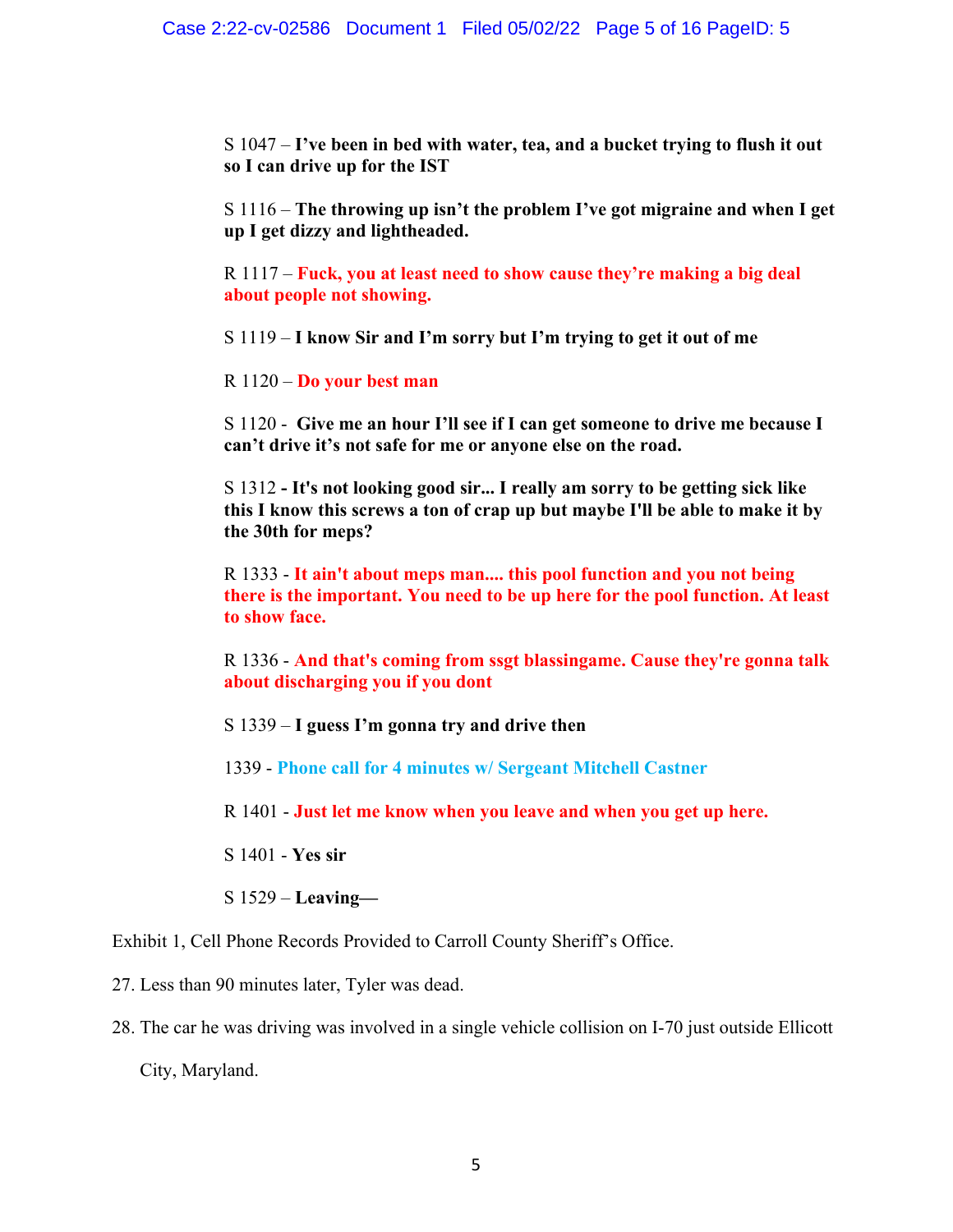- 29. According to a witness, David C. Collela, Tyler's car just veered from the road for no apparent reason**.**
- 30. That was corroborated by another witness, William Copenhaven.
- 31. Furthermore, according to the Maryland state police report, "[N]o pre-impact braking was evident for the entire 234 feet that the vehicle was driving on the grass prior to the impact with the guard rail end."
- 32. Road conditions were unremarkable that day.
- 33. At the time of the crash, the weather was clear. Visibility was clear. The ambient temperature was approximately eighty-eight degrees Fahrenheit with a dew point of fifty two degrees Fahrenheit…. Weather and environmental conditions were not a factor in this crash.
- 34. The road Tyler was traveling on was straight, relatively level with no significant elevation changes.
- 35. A black box within the vehicle clocked the vehicle as traveling at 86.4 MPH.
- 36. According to the autopsy performed on Tyler no drugs or alcohol were in his system.
- 37. With all probability, Tyler was most likely unconscious when the accident occurred—he made no attempt to break prior to striking the guard rail and he made no attempt to avoid the guard rail or to steer the vehicle back into the road.
- 38. The impact of the crash caused a guard rail to enter the vehicle, pass through Tyler's body and exit the vehicle.
- 39. The guard rail effectively amputated Tyler's left leg.
- 40. Tyler also suffered massive head injuries and injuries to his torso as described herein.
- 41. Even worse, Tyler survived the crash but was later pronounced dead at the scene.
- 42. Tyler's last moments involved having to suffer incredible and unbearable pain and trauma.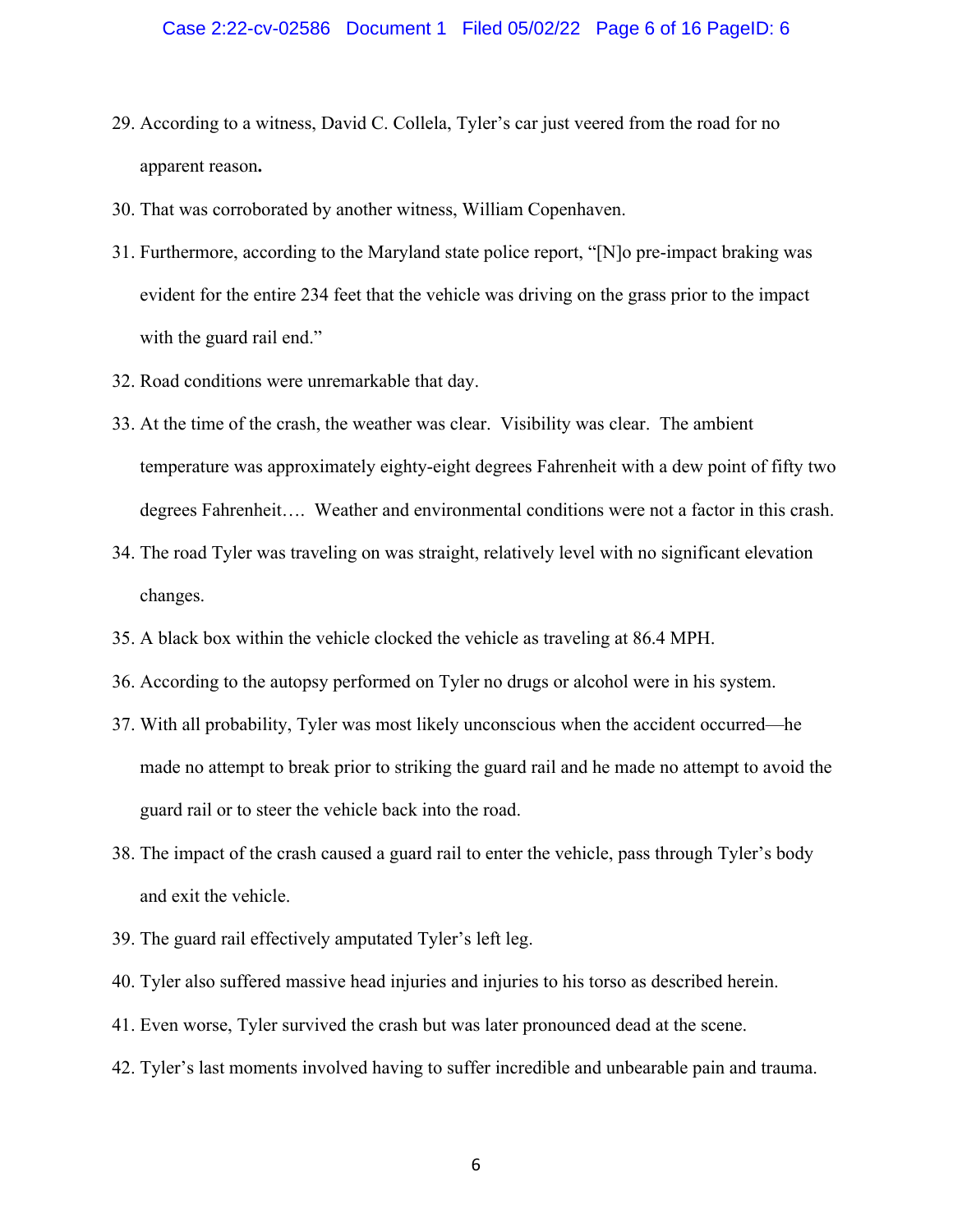### Case 2:22-cv-02586 Document 1 Filed 05/02/22 Page 7 of 16 PageID: 7

- 43. Tyler had tragically predicted his own future.
- 44. He was in no condition to operate a vehicle given his sickness.
- 45. And he never should have been behind the wheel of his car.
- 46. The police report states that "[f]or unknown reason, it does not appear that Gergler reacted to leaving the roadway. Brakes were not applied prior to impacting the guard rail end."
- 47. The reason is well known to the parties here: Tyler was sick, had been dizzy, lightheaded and he knew that it was unsafe for him to operate a vehicle.
- 48. More importantly, so did Sergeant Castner.
- 49. Instead of doing the right thing, Sergeant Castner ordered Tyler to drive to New Jersey for the recruiting event or face discharge.
- 50. The threat of a discharge is very serious, as it is much more than a mere firing.
- 51. Tyler would have been discharged for ostensibly failing to perform his duties as part of the Delayed Entry Program.
- 52. In his mind, he was facing a discharge characterization that could have been something other than purely Honorable—for him a bad conduct or even dishonorable discharge would destroy his life's ambition.
- 53. Sergeant Castner could have also pressed for a variety of other administrative actions.
- 54. These would have stained Tyler's record for future employers.
- 55. The Court must also consider the other consequences of a discharge.
- 56. Tyler had dreamed for nearly a decade of following in his parents', and maternal grandfather's (who retired from the Marine Corps after more than 20 years of service), footsteps, by joining the USMC.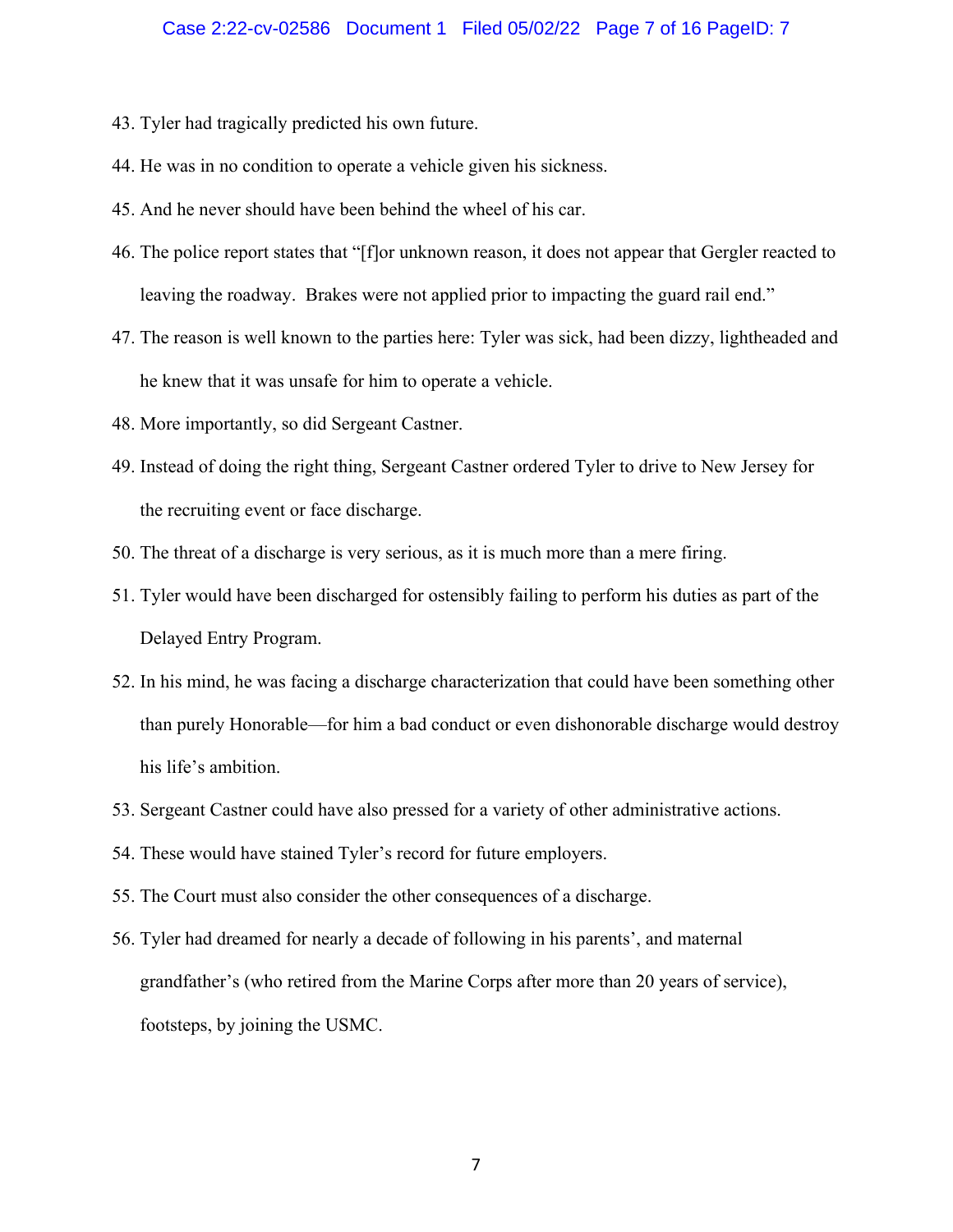- 57. He was now being ordered to either submit to the direct and uncompromising order of Sergeant Castner or give up on that dream.
- 58. But for the negligent acts of Sergeant Castner, who explicitly knew Tyler had been extremely ill and was exhausted and was in no condition to drive a vehicle, but nonetheless—under threat of discharge from the Marine Corps—ordered Tyler to drive from his home in Maryland in the late afternoon of Friday, July 26, 2019 to attend a Marine recruiting event the next day at the Marine Recruiting Center in Colts Neck, New Jersey, Tyler Gergler would not have died.
- 59. Sergeant Castner, when he ordered Tyler to drive, was acting in his role as a U.S. Marine Corps sergeant and recruiter.
- 60. For that, the United States is liable for Tyler's injury to his body and for his wrongful death.
- 61. After Tyler's tragic, wholly preventable death, his parents attempted to ensure that Tyler received the honors due to those who have served in the United States Marine Corps.
- 62. But because he was not a Marine and was just a Poolee, no such benefits were forth coming: no flag, no life insurance, not even a letter of appreciation for Tyler's dedication to serve in the Marine Corps and his wish and desire to accomplish his life-long ambition to follow in his parents' footsteps.
- 63. The official position adopted by the Marine Corps was that Tyler did not qualify for any of those benefits or honors because he was driving to stay with family in New Jersey that evening and would then drive to the Poolee event the next morning. *See* Exhibit 2, Email from Capt. Corey Muller, USMC, to Lt. Col. Dena Lentz, USARMY NG, dated September 16, 2019.

#### **VI. ARGUMENT**

8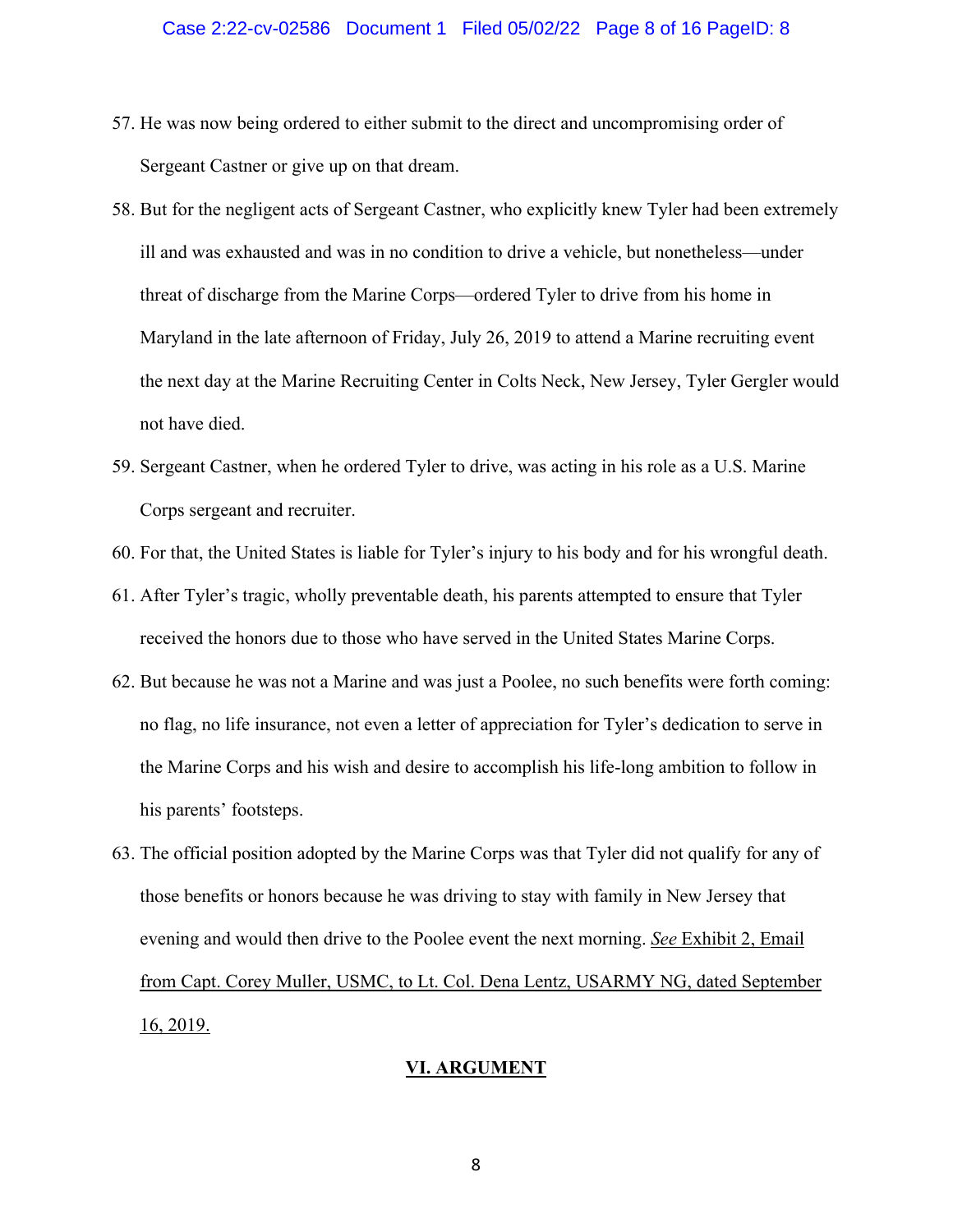#### Case 2:22-cv-02586 Document 1 Filed 05/02/22 Page 9 of 16 PageID: 9

- 64. This action will be governed under the substantive law of the State of New Jersey
- 65. FTCA claims under 28. U.S.C. § 1346(b)(1) are judged based on the law of the place where the act occurred.
- 66. The Supreme Court has interpreted this to mean that the Federal Tort Claims Act "requires federal courts, in multistate tort actions, to look in the first instance to the law of the place where the acts of negligence took place." *Richards v. United States,* 369 U.S. 1, 10 (1962).
- 67. Sergeant Castner sent the texts which resulted in Tyler's death from Colt's Neck New Jersey.
- 68. However, Tyler's accident occurred in Maryland.
- 69. New Jersey conflict of law procedure first considers whether an actual conflict exists between state substantive laws. P*.V. ex rel. T.V. v. Camp Jaycee*, 962 A.2d 453, 460 (N.J. 2008).
- 70. The District of New Jersey has previously found that New Jersey and Maryland tort laws conflict, on the grounds that "New Jersey has a strong interest in preventing tortious misconduct by its domicillaries." *See Clawans v. United States*, 75 F. Supp. 2d 368, 372-3 (D. N.J. 1999) (holding that there is a conflict of laws between New Jersey and Maryland tort laws).
- 71. Secondly, the contributory and comparative negligence laws differ between the two states. *Id.*
- 72. New Jersey substantive law will control because it has a stronger relationship to the occurrence and to the parties.
- 73. New Jersey applies the Second Restatement of Conflict of Laws. *Camp Jaycee*, 962 A.2d at 140-1.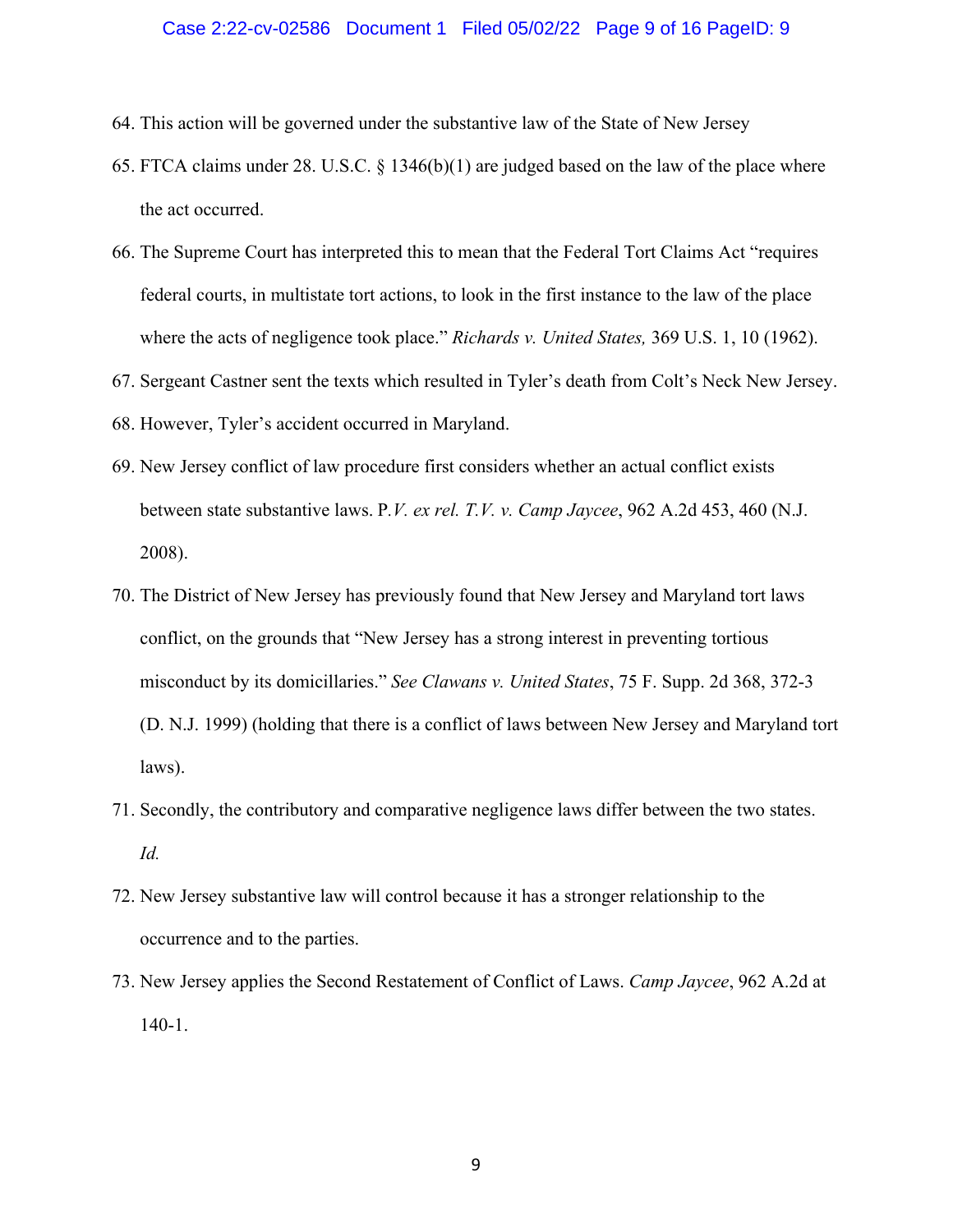- 74. The Second Restatement, at  $\S$  145, states that the governing law for a tort should be determined by the local law of the state with the most significant relationship to both the occurrence and parties for the specific issue. Restatement (Second) Conflict of Laws § 145 (Am. Law Inst. 1971).
- 75. The most significant relationship is determined by qualitatively weighing the following contacts:
	- (a) The place where the injury occurred;
	- (b) The place where the conduct which caused the injury occurred;
	- (c) The domicile, residence, nationality, place of incorporation and place of business of the parties; and
	- (d) The place where the relationship, if any, between the parties, is centered. *Id.* at  $(2)(a)-(d)$ .
- 76. Here, factors (a) and (b) balance each other out, as the injury occurred in Maryland, but the conduct which caused the injury, Sergeant Castner's sending of texts ordering Tyler to appear that the pool event in New Jersey, occurred in Hackensack, New Jersey.
- 77. Factor (c) weighs in favor of New Jersey, as though Tyler was domiciled in Maryland, and Sergeant Castner in New Jersey, the New Jersey Supreme Court has clearly stated that it places a heavy weight on preventing tortious misconduct by its domicillaries, including Sergeant Castner. *See Clawans*, 75 F. Supp. 2d at 372-3.
- 78. Factor (d) weighs strongly in favor of New Jersey, as the primary place where the parties relationship was centered was Colt's Neck, New Jersey, the location of the Poolee event.
- 79. The secondary location where their relationship was centered was the USMC recruiting center in Hackensack, New Jersey.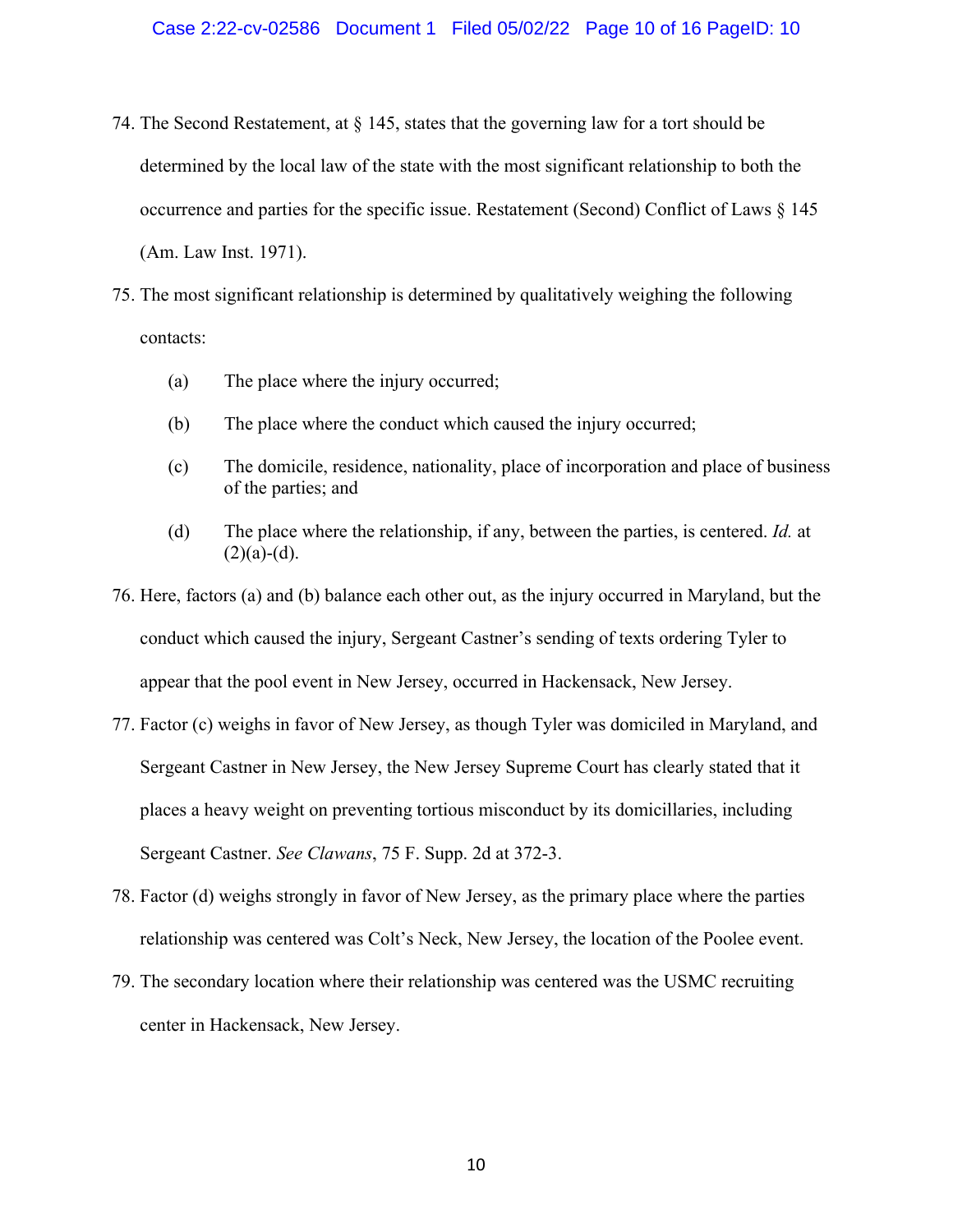80. Thus, on a qualitative basis, the factors weigh strongly in favor of New Jersey having the most significant relationship to the parties and occurrence. *See id.; see also* Restatement (Second) Conflict of Laws  $\S 145(2)(a)-(d)$ .

## **Claim I: Negligence (Wrongful Death and Survivorship Action)**

- 81. The foregoing allegations are re-alleged and incorporated herein by reference.
- 82. There are three elements to a Federal Torts Claims Act claim, namely:
	- (a) Death,
	- (b) Caused by the negligent or wrongful act,
	- (c) Of an employee or agent of the Federal government,
	- (d) Acting within the scope of their office or employment. 28 U.S.C.  $\S$  1346(b)(1).
- 83. The first element is clearly satisfied here.

### **A. Sergeant Castner was negligent under New Jersey law.**

- 84. A negligence claim under New Jersey law requires that the plaintiff show that the defendant breached a duty of reasonable care and that this breach constituted the proximate cause of the plaintiff's injuries. *Keith v. Truck Stops Corp*., 909 F.2d 743, 745 (3rd Cir. 1990).
- 85. Under New Jersey law, the fundamental question for determining whether a duty of care exists is "whether a plaintiff is entitled to legal protection against the defendant's conduct." *Kubert v. Best*, 75 A.3d 1214, 1223 (N.J. App. 2013) (citing J.S. v. R.T.H., 714 A.2d 924, 928 (N.J. 1998).
- 86. This must take into account generally applicable rules which govern societal behaviors. Id.
- 87. Under New Jersey law, defendants are considered culpable for damages caused by impaired driving if they substantially encourage the driver to drive while impaired. *Champion ex rel. Ezzo v. Dunfree*, 939 A.2d 825, 833 (N.J. App. 2008).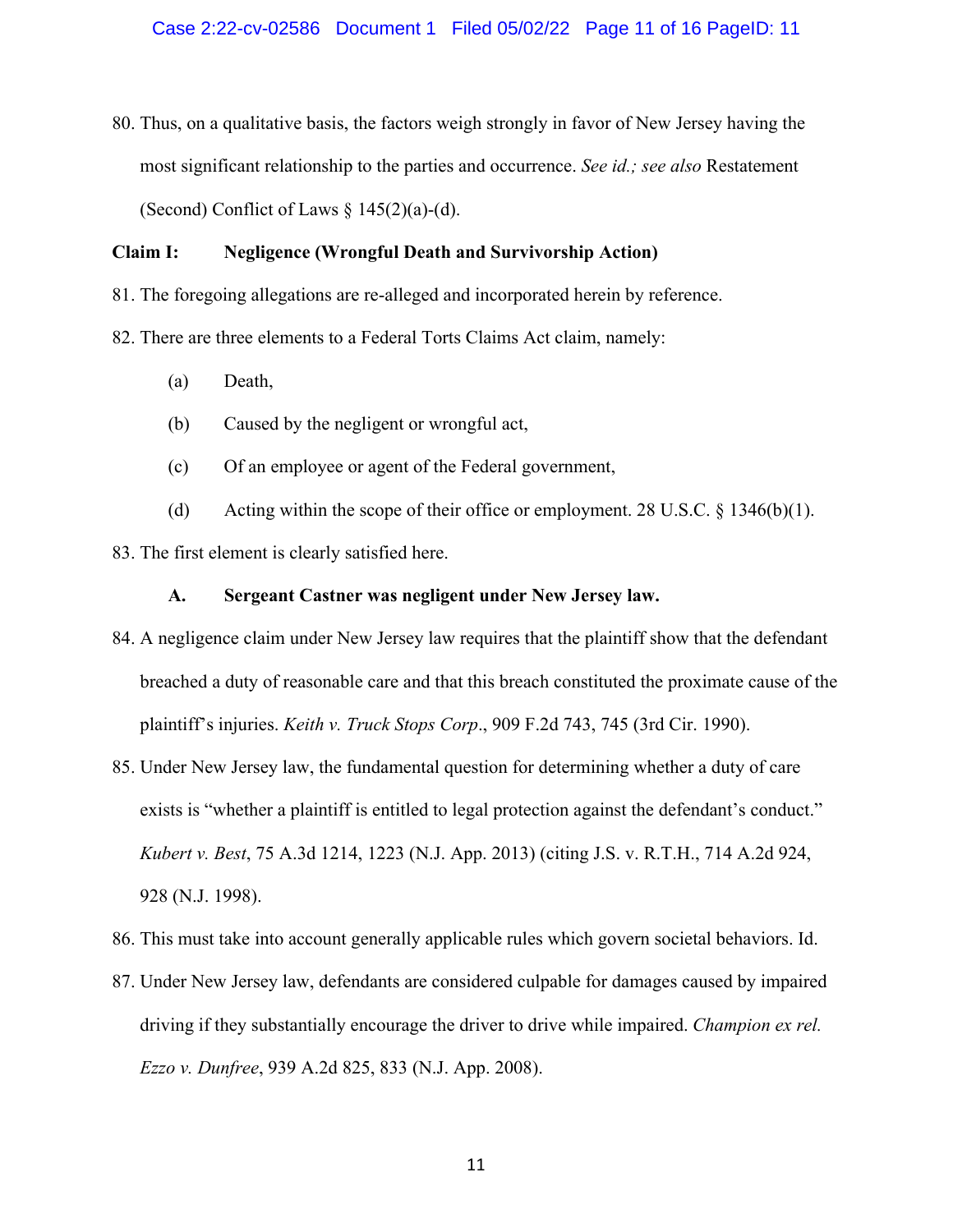#### Case 2:22-cv-02586 Document 1 Filed 05/02/22 Page 12 of 16 PageID: 12

- 88. In addition, defendants are also culpable for the damages caused by a driver if they have a special relationship with said driver, such as parent-child, or employer-employee, and fail to exercise their duty to control the person they have a special relationship with. *Id.* at 830-1.
- 89. Most importantly, New Jersey law entitles plaintiff's to protection from a defendant who impairs them through negligently serving them alcohol when the defendant knows the plaintiff will be driving. *See* N.J. Stat. § 2A:22A-5 (imposing liability on commercial hosts for the damages caused to both first and third parties through the negligent service of alcoholic beverages); *see also* N.J. Stat. § 2A:15-5.7 (applying first party liability of social hosts to impaired drivers if the driver was an underage drinker).
- 90. It is clear that New Jersey statute seeks to protect plaintiffs from being pushed, or caused, to drive impaired, and also seeks to protect people from being harmed by impaired driving encouraged by someone else.
- 91. Under *Kubert*, and taking into account generally applicable rules governing societal behaviors, it is clear that Sergeant Castner was negligent when he compelled Tyler to drive while knowing Tyler was impaired. *See Kubert*, A.3d 1214, 1223 (N.J. App. 2013).
- 92. Tyler did not want to drive, and he told Sergeant Castener that he should not be driving due to his impairment.
- 93. He communicated this information clearly and unequivocally to Sergeant Castner.
- 94. In response, Sergeant Castner threatened him with discharge, carrying with it the colossal consequences laid out of above, unless Tyler drove.
- 95. This is a far more egregious case than a bartender negligently serving a party alcohol, conduct which already entitles a plaintiff to a cause of action, here one of a bartender's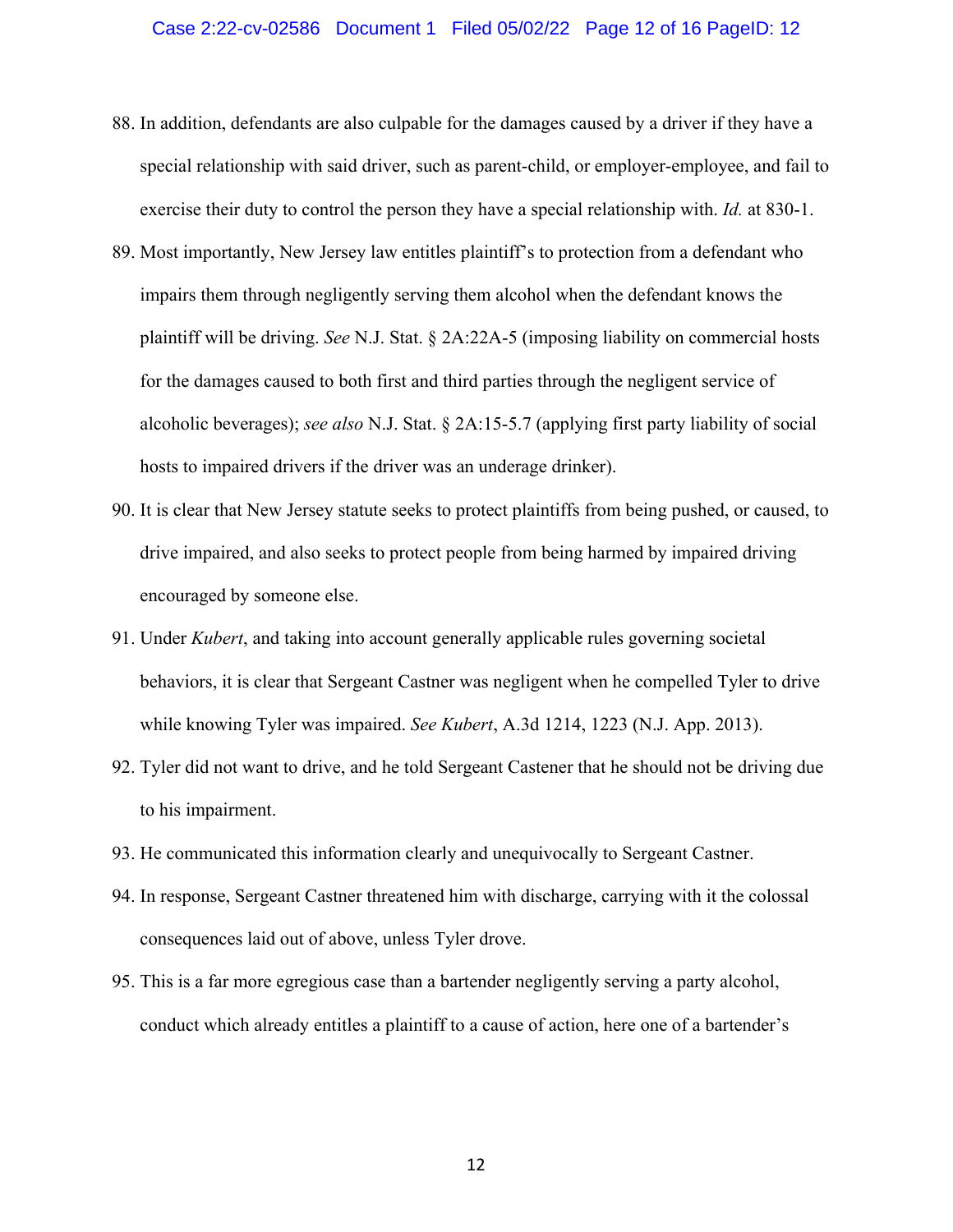#### Case 2:22-cv-02586 Document 1 Filed 05/02/22 Page 13 of 16 PageID: 13

patrons was drunk and did not want to drive, and the bartender forced them under threat to drive. *Compare* N.J. Stat. § 2A:22A-5; *compare* N.J. Stat. § 2A:15-5.7.

- 96. Being compelled, under threat, to drive while impaired is clearly the kind of conduct against which New Jersey seeks to entitle plaintiffs with legal protections from. *See Kubert*, A.3d 1214, 1223 (N.J. App. 2013).
- 97. By compelling Tyler to drive, Sergeant Castner acted negligently, carelessly, recklessly, and unlawfully, breaching his duty to act as a reasonable person would under the circumstances and using his special relationship with Tyler in order to compel him to drive while impaired.
- 98. Sergeant Castner knew that his Poolee, Tyler Gergler, was so sick—so impaired—that he should not be driving a vehicle.
- 99. He knew that his Poolee had been vomiting for hours, was dizzy, and was lightheaded.
- 100. He knew that Tyler was deeply concerned about driving and did not want to drive.
- 101. Despite knowing that his Poolee was incapacitated, Sergeant Castner ordered him to drive to New Jersey, threatening him with discharge from the Marine Corps.
- 102. These threats were a clear proximate cause of Tyler's death, as, but for said threats, Tyler would never have driven, and would not have crashed. *See, e.g., Gilbert v. Stewart*, 255 A.3d 1101, 1114, (N.J. 2021) (citing Komlodi v. Picciano, 89 A.3d 1234, 1254-5 (N.J. 2014).
- 103. Sergeant Castner has thus clearly been established to have been negligent under New Jersey law. *See Keith*, 909 F.2d 743, 745 (3rd Cir. 1990).
- 104. As a result of the unlawful conduct of the Marine Corps recruiter, alleged above, and other undiscovered negligent conduct as to which the Gergler family cannot know the details in the absence of any disclosure by government authorities of the facts surrounding the incident, Tyler Gergler sustained fatal injuries that resulted in his death.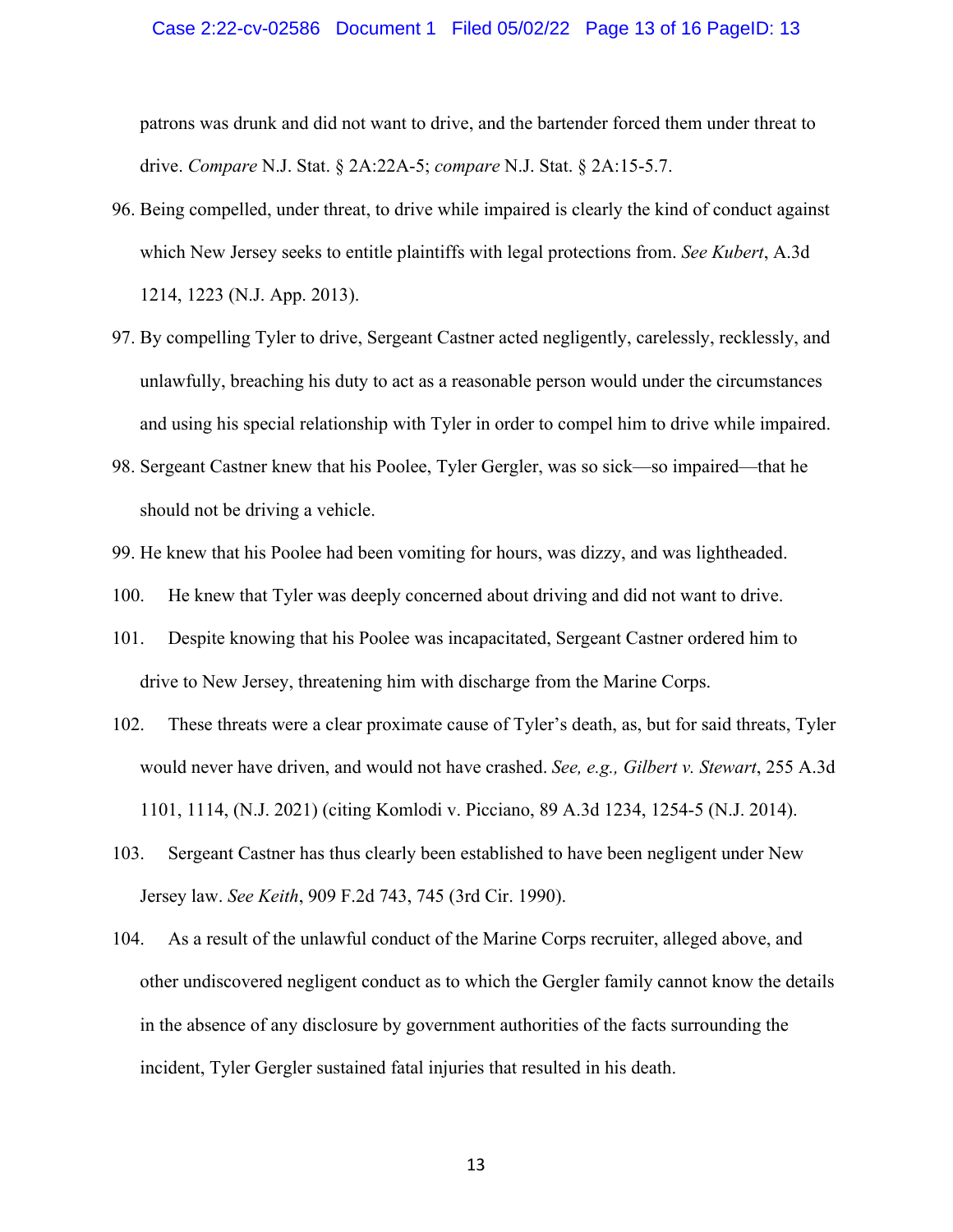- 105. As a further result of the unlawful conduct of the Defendant, the Gergler family's only son struggled for life while suffering from what were fatal injuries, and thereby suffered extreme emotional distress, including grief, anxiety, worry, shock, apprehension, terror, and mental anguish.
- 106. As a final result of the unlawful conduct of the Defendant, the Gergler family suffered and continues to suffer loss of love, society, solace, companionship, comfort, care, assistance, protection, affection, and support by Tyler and will continue to be so deprived for the remainder of their natural lives.

## **B. Sergeant Castner was an agent or employee of the United States acting within the scope of his employment.**

- 107. It cannot be disputed that Sergeant Castner, a Marine Corps sergeant, was an employee of the United States.
- 108. Scope of employment is determined under the state agency rules where the person is employed. *CNA v. U.S.*, 535 F.3d 134, 146 (3rd Cir. 2008).
- 109. New Jersey defines conduct to be within the scope of employment when:
	- (1) It is the kind that the servant is employed to perform,
	- (2) It occurs substantially within the authorized time and space limits of employment,
	- (3) It is actuated, at least in part, by a desire to serve the master,
	- (4) If force is intentionally used by the servant against another, that use of force is not unexpectable by the master.

*Di Cosala v. Kay*, 450 A.2d 508, 513 (N.J. 1982) (applying Restatement (Second) of Agency § 229 (Am. Law Inst. 1958).

110. Here, factor (4) is not applicable, while factors (1) through (3) are firmly in favor of finding that Sergeant Castner's actions were within the scope of his employment.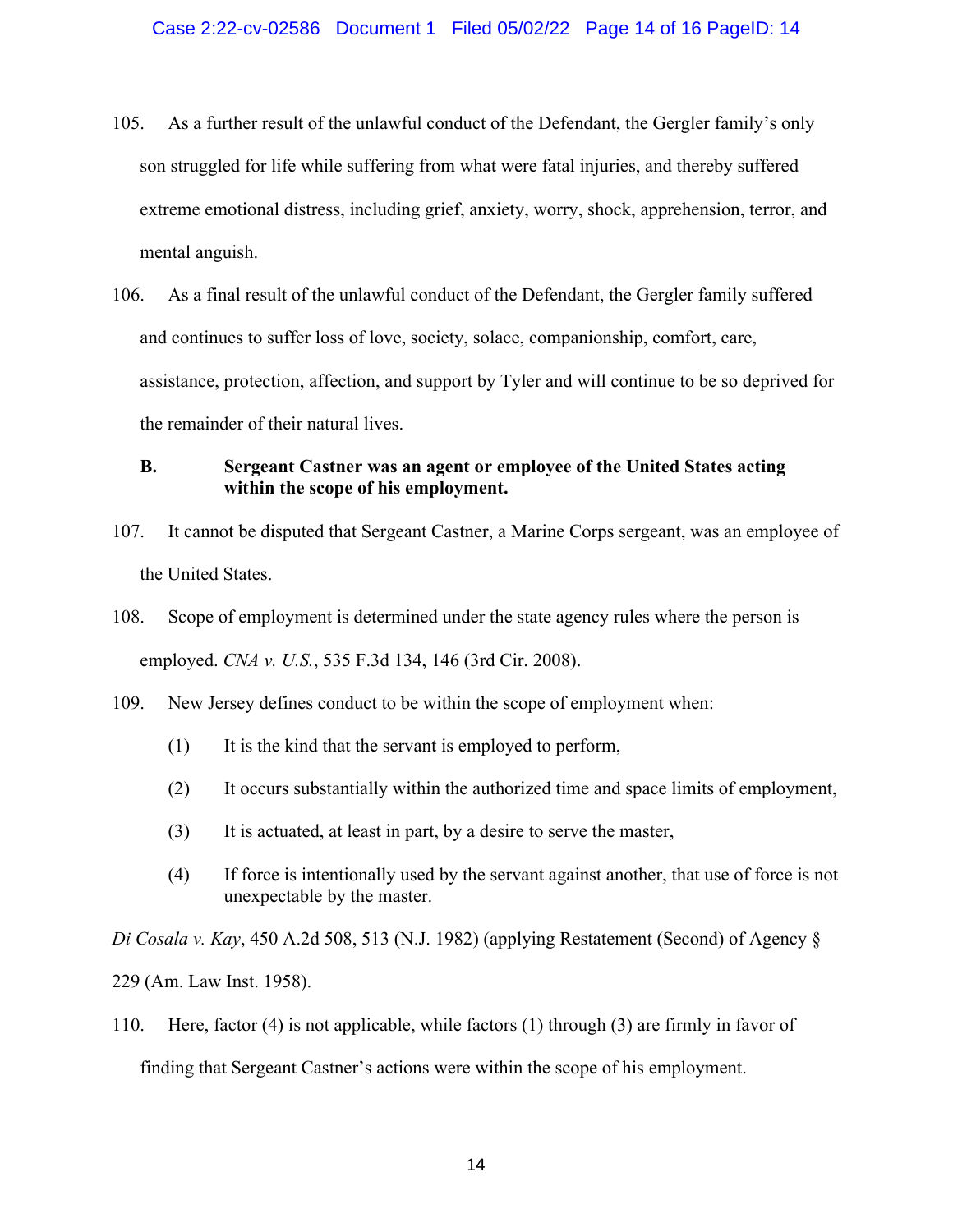- 111. First, ensuring that Poolees appeared at events, or making the decision to permit them to be absent, was the kind of act that Sergeant Castner was employed to perform.
- 112. Second, the texts occurred while Sergeant Castner was still "on duty," as DEP personnel would be expected to communicate with Poolees during reasonable hours and the texts occurred in the afternoon.
- 113. Third, and finally, his compulsion of Tyler to appear at the Poolee event was, at least in part, motivated by a desire to serve the Marine Corps via ensuring that recruits were properly following the DEP requirements.
- 114. It is thus clear that Sergeant Castner's acts were within the scope of his employment and satisfy the requirements necessary to waive the United States' sovereign immunity under the FTCA. *See id.;* see 28 U.S.C. § 1346(b)(1).

## **C. Conclusion.**

- 115. As has been illustrated above, all the required elements of a claim pursuant to the Federal Torts Claims Act have been met.
- 116. As a result of Defendants' unlawful, egregious, conduct, which resulted in unnecessary and tragic death of Tyler on July 26, 2019, the Gergler family has been irreparably injured.
- 117. As the surviving parents of Tyler, the Gergler family seeks damages to compensate for, his wrongful death, *inter alia*:
	- (a) Their sorrow and mental anguish;
	- (b) Loss of Tyler's care, comfort, guidance, companionship, society, advice, and kindly offices;
	- (c) Medical and hospital expenses related to Tyler's final injuries and death; and,
	- (d) Reasonable funeral and burial expenses.